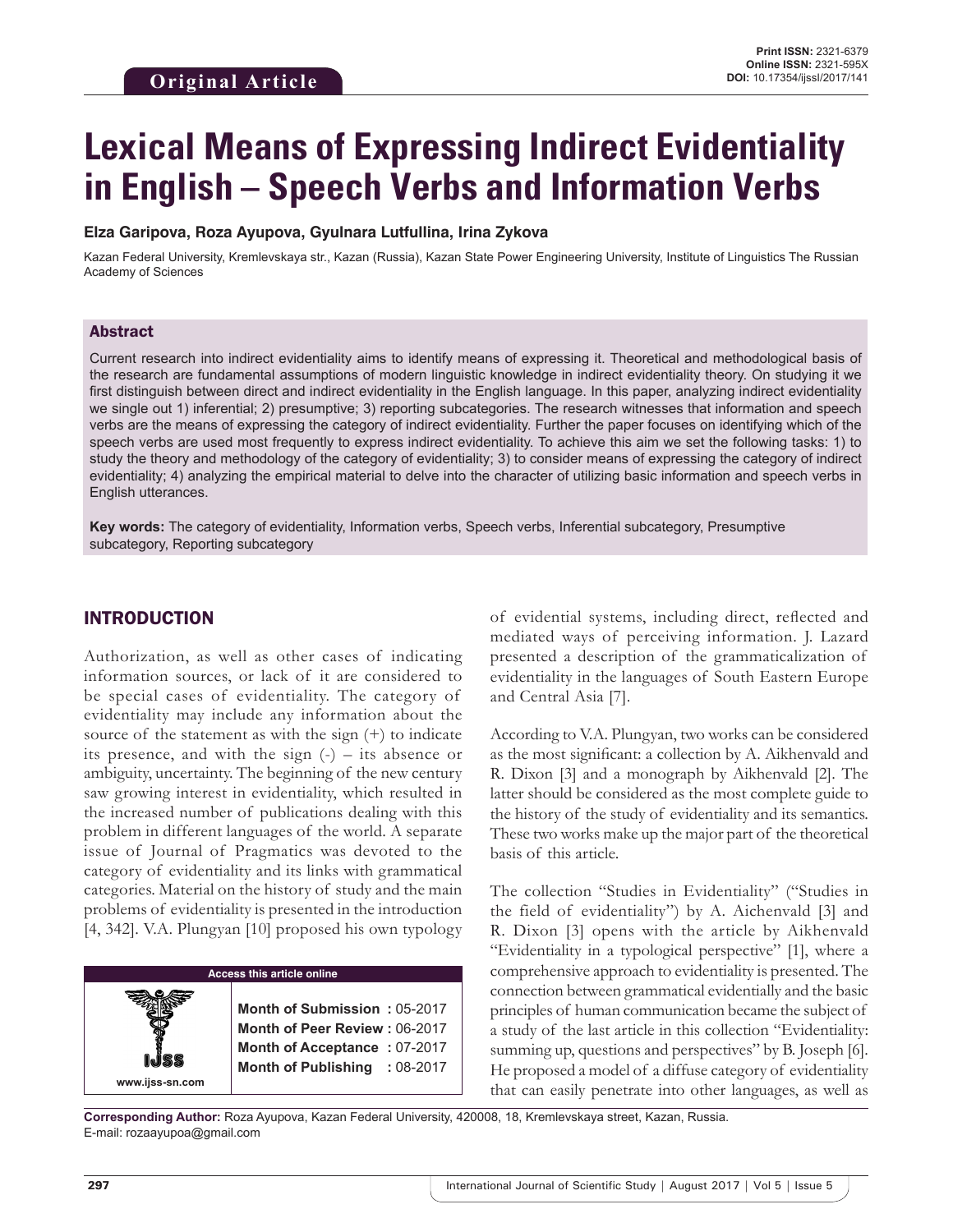the existence of morphological evidentiality in the Indo-European proto-language.

The purpose of A. Aikhenvald's monograph "Evidentiality" [2] is to present a functional typological review on evidential systems and strategies in the world's languages. A. Aikhenvald distinguishes semantic features relevant for the typology of evidentiality values: visual, sensor, inference, hearsay and quotative. The proposed semantic parameters of evidentiality, in her opinion, are unevenly represented in languages and reflect their features. Expression of evidential values serves to distinguish a fullfledged evidential system or an emerging evidential strategy. Electronic "Encyclopedia of language and linguistics" (Encyclopedia of language and linguistics, Encyclopedia 2006) and in the article by A. Aikhenvald [2] became significant contribution to the study of the category of evidentiality.

Thus, thorough study of the theoretical literature in foreign linguistics allows us to draw the following conclusions: the central issues of studies are morphological and lexical means expressing evidentiality, especially if we take into consideration modal verbs jointly realizing epistemic modality and evidentiality.

#### MATERIAL AND METHODS

The material of this article is based on examples from British National Corpus (BNC), also from different informational websites, periodicals and fiction works.

Analyzing the empirical material concerning the meaning and functions of linguistic units various linguistic methods were applied: the methods of component analysis, method of semantic analysis, discourse analysis and structural grammatical method. Logical analysis was utilized to distinguish between different subcategories of indirect evidentiality. Describing the process of the research we applied descriptive method. Utilizing the method of statistical analysis we found out the most and the least frequent verbs in expressing the analyzed category.

## **DISCUSSION**

Contemporary linguistics singles out "first-hand narration" or direct evidentiality, a message from the witness of the event, and "reporting from second hand" or indirect evidentiality. Indirect evidentiality means non-personal access to information and implies that the speaker's knowledge was obtained by him from another person or persons (based on retelling other people's words). The source of the statement being retold can be either known or unknown. The main way to obtain information is a reporter, describing the mediated information that came to the speaker from someone (various options for accessing the situation on the basis of other people's words). The central category of the functional semantic field of indirect evidentiality is reporting category expressing indirect, non-personal access to information, namely the reporter's access to information. The message of a person who himself was not a witness of the event, and the speaker is not the source of information.

Inferentiality is a subcategory of indirect evidentiality, where the utterance is based on logical inference. An indirect, personal, inferential way of access to information implies that the speaker receives information himself, without others' help, but the information is not "direct," since the speaker does not directly observe the situation. For example, the suggestion of the *cat has eaten a sausage* can be pronounced by the speaker if he does not see the sausages on the table, but sees a licking cat. Such values are called inferential and suggest logical conclusions of the speaker based on observed results. The speaker first observes certain phenomenon in a particular situation, and then thinks about things that could cause it, which turns out to be a reported fact. The situation is reinstated due to logical conclusions and has hypothetical nature.

Indirect personal presumptive way of access to information is realized in statements where the speaker declares a situation on the basis of certain cause-effect relations. For example, in the context *the berries have already ripened by this time*, the assertion about *the ripeness of berries* appeals not to observation, but to general patterns of the world organization.

The difference between the inferential and presumptive subcategories can be illustrated by the following example. The statement of *my neighbor is already at home* can imply two interpretations: with a presumptive indicator - *it's 8 o'clock, my neighbor must be at home* (if the speaker knows that the neighbor is coming home at this time) and with the inferential indicator – *there is a light in the window*. *My neighbor is already at home* (if the speaker observes the situation, which he interprets as evidence in favor of his statement). Indirect, personal ways of obtaining information are inferential and presumptive, they belong to the periphery of indirect evidentiality.

Scrutinizing the theoretical work on the topic and on the basis of our logical analysis of the empirical material we conclude that the functional-semantic field of evidentiality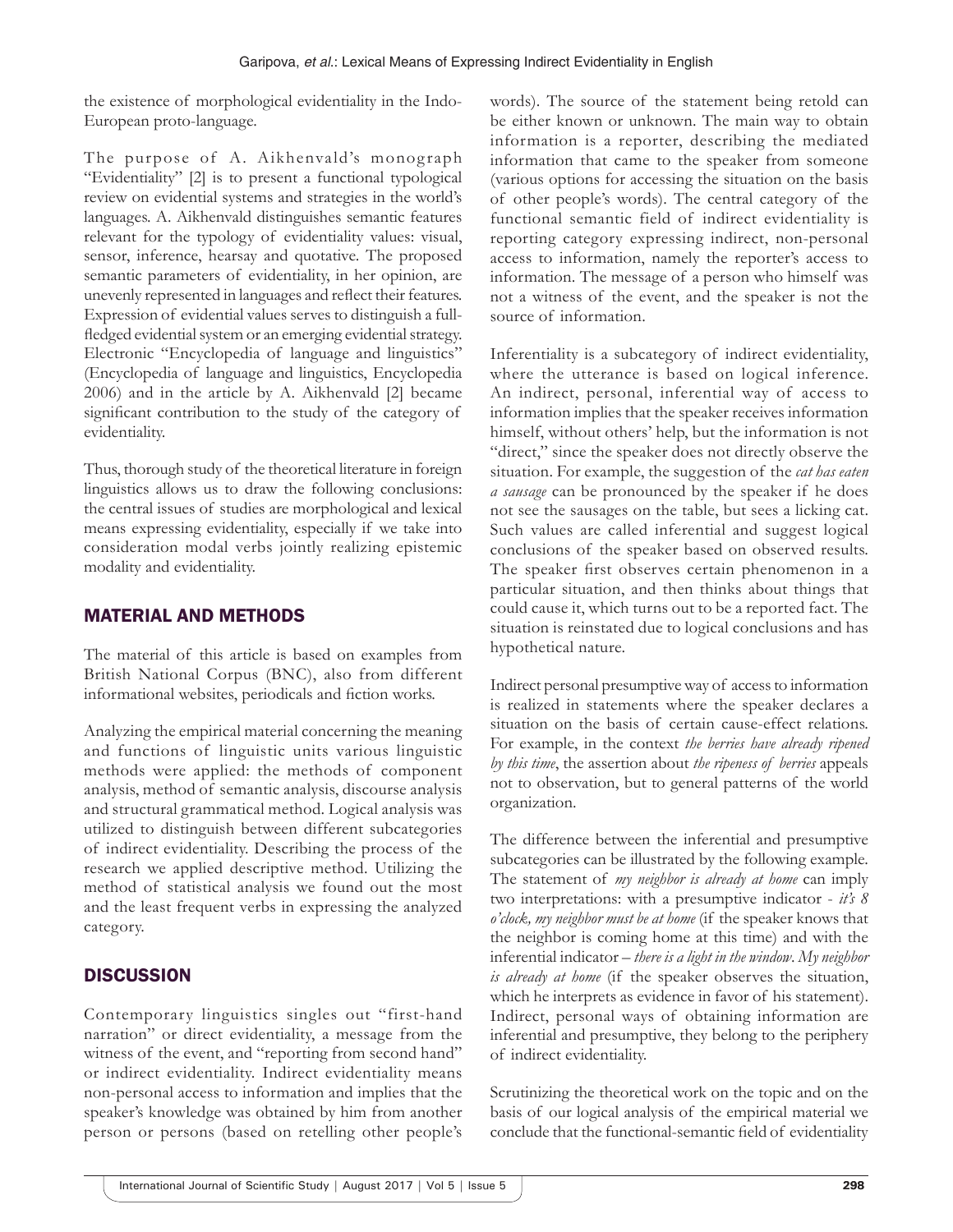has two cores: 1) perceptivity (direct evidentiality) with peripheral zones of participancy and sensations; 2) indirect evidentiality with peripheral zones of presumption and inference.

In this work we deal with indirect evidentiality; here is an utterance exemplifying it: today it will rain. If we alter it to make the weatherman has told it's going to rain today we will have indirect reporting evidentiality, peripheral zone. Changing the utterance to make There are clouds on the sky, it must rain today, we will have indirect inferential evidentialtiy. The variant of the utterance The end of October. It's raining time. I think it will rain today exemplifies indirect presumptive evidentialtiy.

# RESULTS

As indirect reporting evidentiality has reporting verbs as its inherent part, it is worth to dwell upon the semantics of verbs representing indirect reporting category. First, one should distinguish between information verbs and speech verbs. Verbs of the Verbadicendi or speech verbs class are one of those groups that have undergone a multiple analysis in linguistics.

According to the functional-cognitive concept, speech activity is defined as one of the most important types of human activity, the basis of which is the macro-concept of "talking", assuming various aspects of actualization of the general concept in the process of speech activity. This macroconcept conveys a multidimensional content, represented by the inner vocabulary of a person in the form of specific blocks of language elements.

The most important linguistic functions are: communicative, informative, cognitive, nominative, emotionally appraising, interpreting. Information verbs perform basic informative function. The necessity of expressing rational thinking and communicating information about the results determines the corresponding function, which can be called an informative function. The verbs of information semantics represent a vast and heterogeneous class of vocabulary. In total, 44 units are considered to perform informative function in the English language.

Basic information verbs are: *to inform, to announce, to declare, to claim, to report, to expound, to state, to articulate*, etc., e.g.:

*But something informed him that they had had some trouble and they had got rid of it* (BNC). *The delegates informed me about what they had discussed beforehand* (BNC). *Researchers reported that the greater the wax of moths, the greater the frequency of the sensations,* 

*the higher the frequency, the more the dolphins, known for their keen sense of hearing* (BNC).

In English, we can find analytical structures denoting "to gain knowledge about something, to receive news"that have a verb, a nominal component and a postposition, characterized by a narrow sphere of use. The nominal component in these expressions has lost its semantic meaning or grammaticalized [8]. "Grammaticalization is a diachronic change, in which parts of the constructional schema are involved in a relationship of great dependence" [5, 5]. The expression *get a line on* is used by police or journalists when referring to "hot" information received secretly, e.g.:

*If you want to get a line on how she feels, she gave me a letter to give you. Here it is* (BNC).

One more expression that should be mentioned here is *get wind of*. The expression characterizes the receipt of preliminary information about something hitherto unknown or clues about something that should happen, e.g.:

*They retreated again, when they got wind that troops were assembling* (BNC).

Thus, in English, there are some set-expressions functioning as information verbs.

The lexical representation of the reporting category by information verbs is characteristic of journalistic style. Searching examples from electronic sources, works of fiction, teaching aids and scientific publications, we found out that the quantitative preponderance is observed in newspaper publications, in particular, information notes. The latter serves to influence people through the media and is characterized by the presence of socio-political vocabulary, logic, emotionality, evaluation, recruitment. The information in such kind of texts is intended not for a limited number of specialists, but for the whole society. The main functions of the journalistic style are: 1) informative function – to inform people in the shortest possible time about the latest news; 2) effective function – to influence people's opinions.

Basic speech verbs realize the category of reporting, which is explained by a wide range of their meanings and semantic neutrality. The most frequent verbs *to say, to tell* are neutral markers of the speech-act. The Merriam-Webster dictionary gives the following main meanings of the verb *to say*: 1) to express in words, to state as opinion or belief; 2) utter, pronounce; 3) indicate, show, to give expression 4) suppose, assume [9]. According to the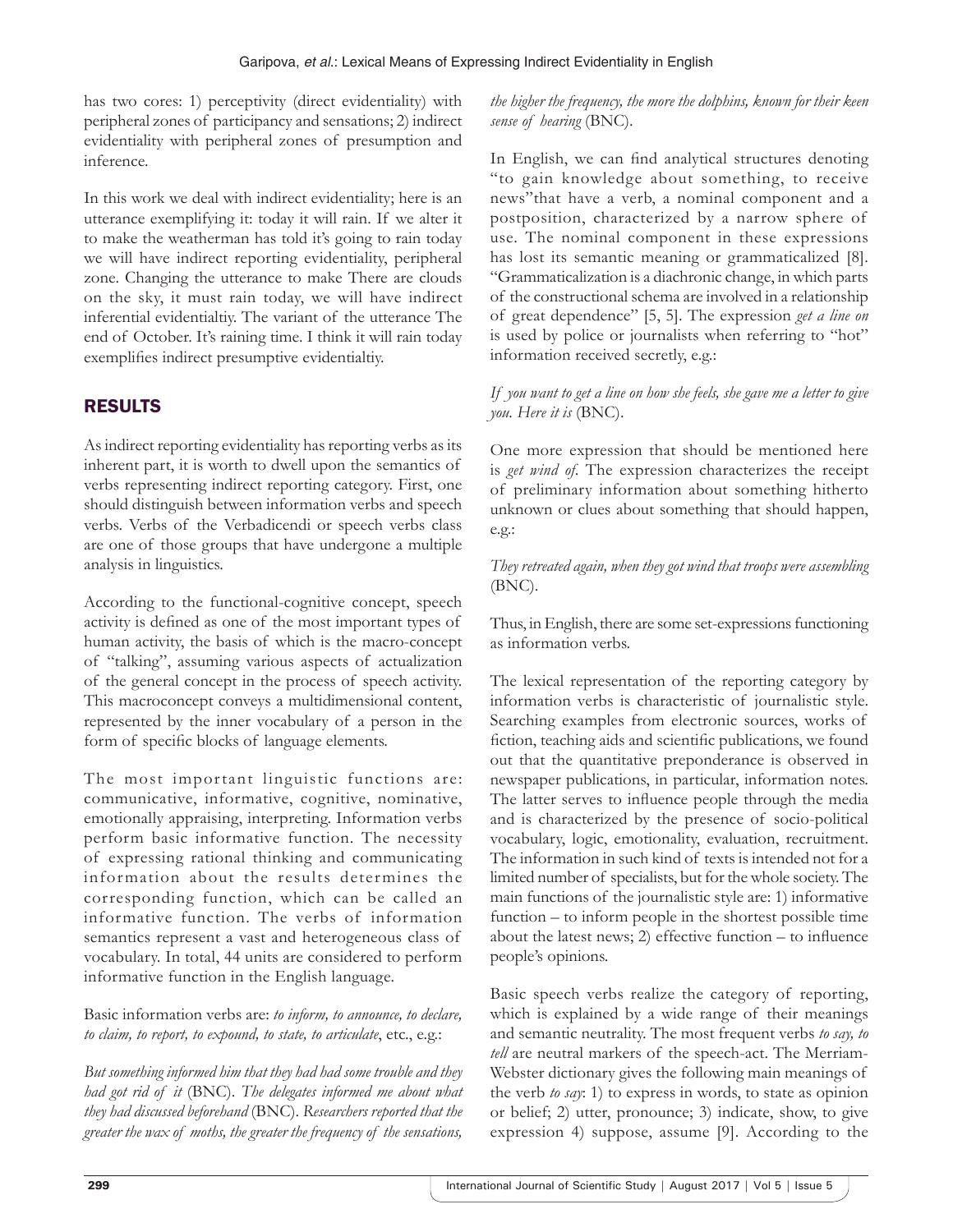

**Figure 1: Frequency diagrams of verbs of speech**

same dictionary, the main meanings of the verb *to tell* are as follows: 1) to give utterance to; 2) to express in words; 3) to give information to; 4) order; 5) to find out by observing [9].

Basic meaning of these verbs is "to use, to master oral speech" with an additional tinge "to speak any language". The second interpretation - "to express in the oral speech any thoughts, opinions, to report facts, etc., to say anything" – fully includes the first. The third option corresponds to the importance of talking, talking about someone, discussing something.

Basic verbs of speech in English are: *to say, to tell, to speak, to talk, to communicate*

To obtain statistical data about expressing reporting category by basic speech verbs about 60 sentences were selected and analyzed. As the result, the following frequency rating of the aforementioned verbs in this function was made: the verb to say is used in 34 sentences (56%), to tell  $-$  in 13 (22%), to speak – in 7 (12%), to talk – in 6 (10%). Thus, the verb to say proves to be the most frequent.

Here are some examples including the verb to say: *The father, IlyaItskov, said through an interpreter in a phone, that he was a perfectionist who would not stop trying to learn a subject of English, or windsurfing, until he mastered it* (BNC). *The Washington Post said that the knock against Clinton is that he is shifty* (BNC).

The verb *to say*, basic meanings of which were mentioned above, serves to transmit small messages and is usually used in any type of proposals to provide information (advice, request), mainly from a third party. Most often, the verb *to say* does not require an object that points to the interlocutor, although its presence is permissible; the object is preceded by the prefix *to*, e.g.:

*Mr. HERTZ (Denmark), referring to the legal framework of the fight against terrorism, said that the first set of provisions had*  *been adopted*. (BNC). *Nobuo Tanaka, Executive Director of the International Energy Agency, and a member of The Global Energy Prize International Award Committee says at the moment the agency is developing a 'new nuclear scenario', which will be ready by November 2012* (BNC). *The police, on the strength of what he said to Michaelis, that he had a way of finding out, supposed that he spent that time going from garage to garage, inquiring for a yellow car* (BNC).

The verbs to talk, to speak are less frequent in implementing the reporting category, e.g.:

*Supposing she, too, wrote him and told him that she knew all that she would have to do with him* (BNC). *Carl Zimmer talks about the life cycle and evolutionary adaptations of the insect* (BNC). *ELEC statistics are representative of the industry as a whole and speak for themselves. 40 % of our generating capacity is accounted for the lignite and coal, 25% by gas and 20% is attributable to nuclear energy* (BNC).

## **CONCLUSIONS**

Thus, basic speech verbs implementing the reporting category and expressing the oral information transmission in English utterance are *to say* and *to tell*. The results obtained in the practical part of our research are controversial – there is a discrepancy between the stated basic verbs of reporting category *to inform, to report* and their functioning – they are not dominant and their frequency compared with speech verbs is lower. Our explanations of this phenomenon are as follows: 1) this discrepancy indicates that the reporting category is limited by the framework of indirect speech, which is typical for a given microfield of indirect evidentiality – the reporting category; 2) the use of information verbs is characteristic of journalistic style; 3) in the literature, speech verbs function along with other means of realizing the category of reporting, for example, morphological and lexical, non-verbal.

## ACKNOWLEDGEMENTS

The work is performed according to the Russian Government Program of Competitive Growth of Kazan Federal University.

# **BIBLIOGRAPHY**

- Aikhenvald, A.Y. (2003). Evidentiality in typological perspective. Studies in evidentiality. Typological studies in language. Amsterdam: John Benjamins Publishing Company.54. 33-62.
- 2. Aikhenvald, A. (2004).Evidentiality.Oxford: Oxford University Press.
- 3. Aikhenvald, A.Y.,Dixon,R.(2003). Studies in evidentiality. Typological studies in language. Amsterdam: John Benjamins Publishing Company. 54. 347-368.